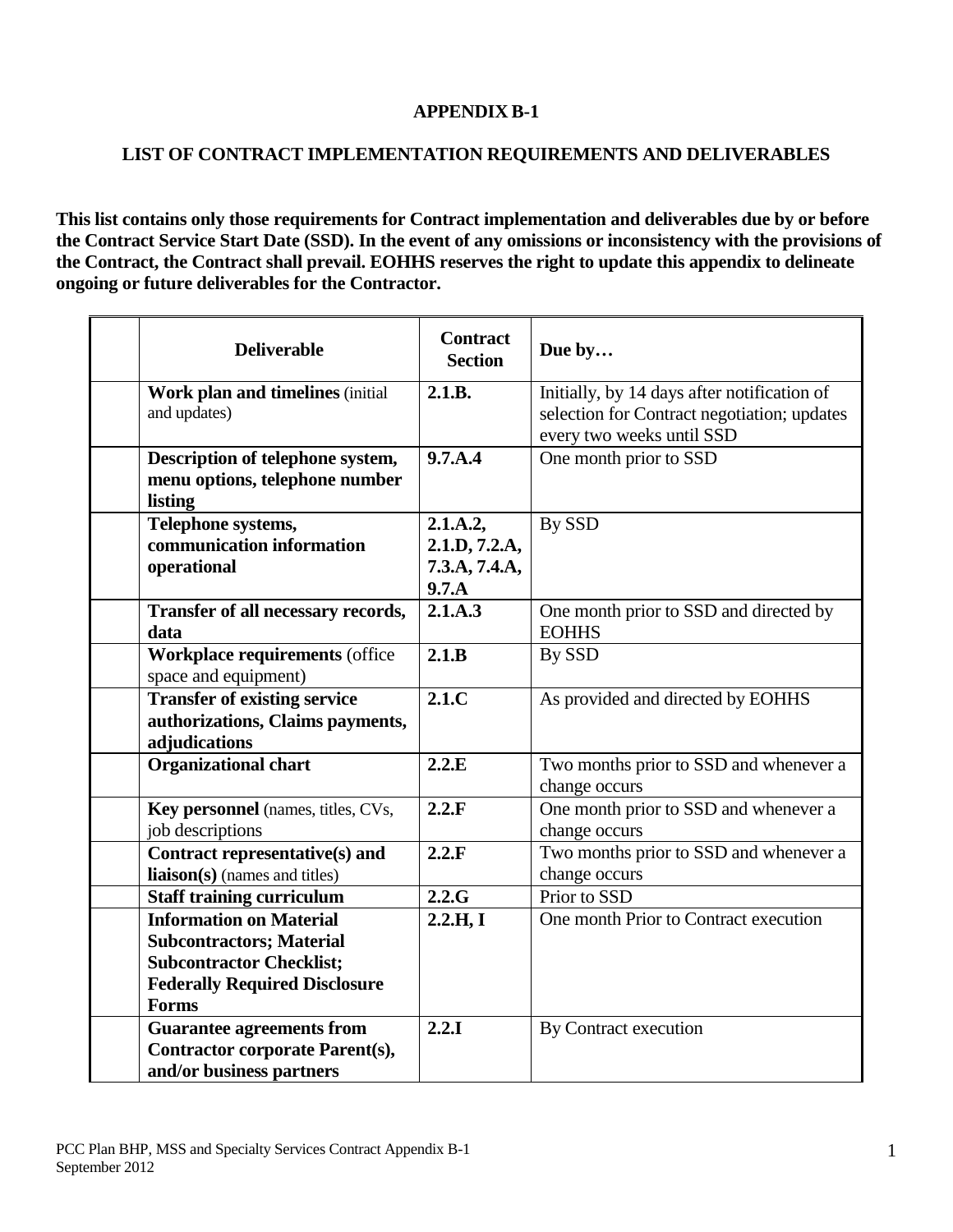| Work plan for TPL benefit                                       | 2.3.C        | By SSD                                 |
|-----------------------------------------------------------------|--------------|----------------------------------------|
| coordination and recovery                                       |              |                                        |
| <b>Provider Network list (initial)</b>                          | 3.1.B.4      | One months prior to SSD                |
| <b>Provider Network from previous</b>                           | 3.1.B, 3.5.C | <b>By SSD</b>                          |
| contract in place, including all                                |              |                                        |
| ESPs, CSAs, CBHI providers                                      |              |                                        |
| <b>Network Provider agreements in</b>                           | 3.1.B.1      | Prior to SSD                           |
| place                                                           |              |                                        |
| <b>Network Provider policies and</b>                            | 3.7.B        | One month Prior to SSD                 |
| procedures manual, including                                    |              |                                        |
| credentialing criteria and waiver                               |              |                                        |
| processes for credentialing<br>criteria.                        |              |                                        |
| <b>Produce Network Provider</b>                                 | 7.2.B        | By SSD                                 |
| <b>Directory</b>                                                |              |                                        |
| <b>Claims handling procedures</b>                               | 3.7.F        | One month Prior to SSD                 |
| (denials, appeals)                                              |              |                                        |
| <b>Service Authorization and UM</b>                             | 4.1.A        | One month prior to SSD                 |
| policies and procedures                                         |              |                                        |
| <b>Care Management Program</b>                                  | 6.2.B        | Two months prior to SSD                |
| (Plan and Provider based) work                                  |              |                                        |
| plan and timelines, (including                                  |              |                                        |
| educational and informational                                   |              |                                        |
| materials; scripts for telephonic                               |              |                                        |
| outreach., plan for Provider                                    |              |                                        |
| <b>Network and PCC notification of</b>                          |              |                                        |
| existence of CMP and process for                                |              |                                        |
| referral and support for CMP;                                   |              |                                        |
| process to work with MassHealth                                 |              |                                        |
| for notification of hospitalization                             |              |                                        |
| and discharge (medical and BH<br>admits); process for obtaining |              |                                        |
| medical PA; UR, etc.).                                          |              |                                        |
|                                                                 |              |                                        |
| <b>Transition of certain Enrollees to</b>                       | 6.2.J        | Greater than or two weeks prior to SSD |
| CMP, (including tier assignment                                 |              |                                        |
| and transition to PCMH).                                        |              |                                        |
|                                                                 |              |                                        |
| <b>PCC Plan Management Support</b>                              |              | One month prior to SSD                 |
| <b>Services workplan and timelines</b>                          |              |                                        |
| (including announcement to                                      |              |                                        |
| <b>PCCs of new Contract</b>                                     |              |                                        |
| provisions).                                                    |              |                                        |
| <b>Create Member and Provider</b>                               | 7.1.A        | Prior to SSD                           |
| <b>Services Department, train CSRs.</b>                         |              |                                        |
|                                                                 |              |                                        |